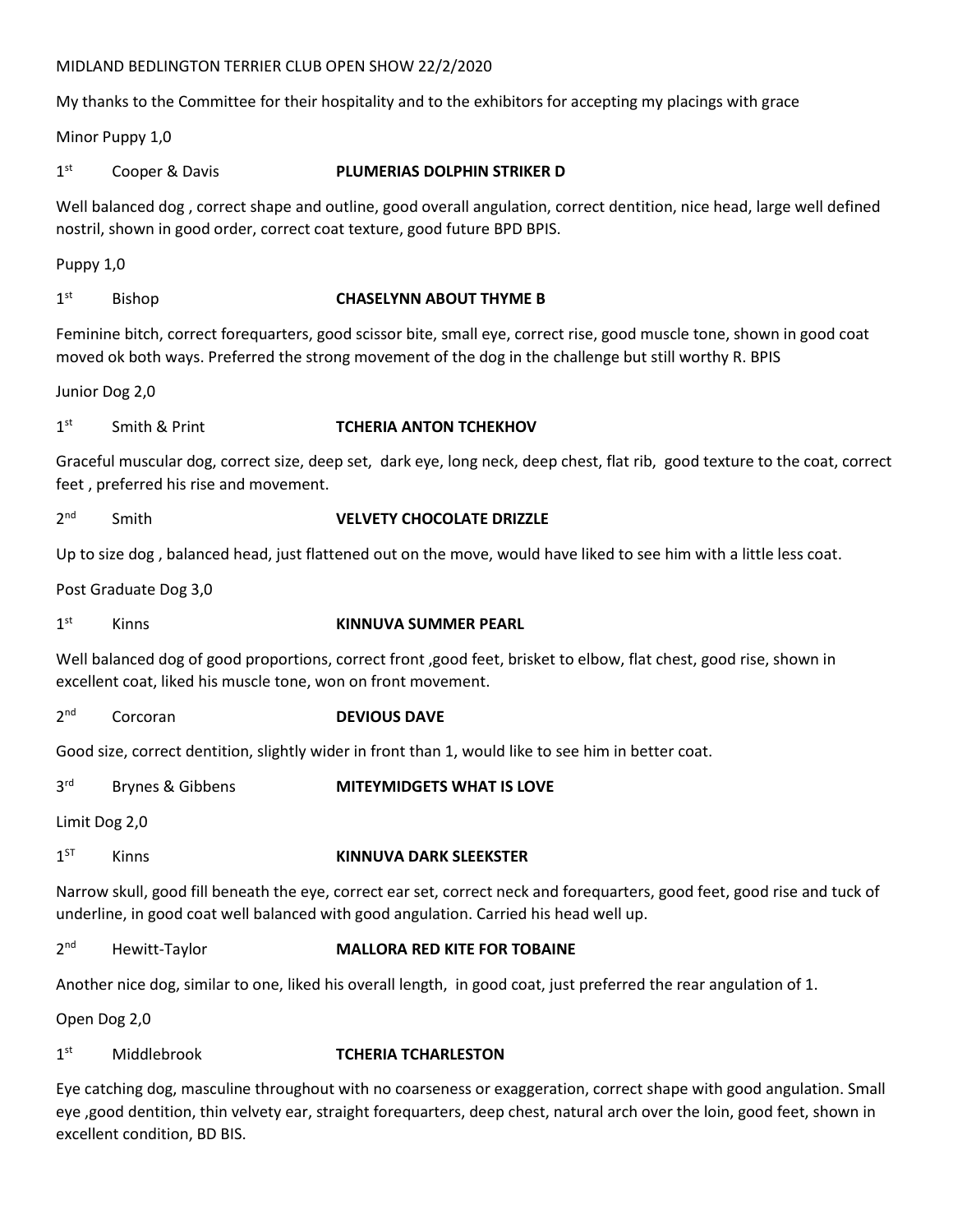$2<sup>nd</sup>$ 

Still need to mature further, would like to see the coat develop , needed to settle on the move, just gave too much away to 1

Breeders Dog 2,0

| 1st | Kinns | <b>KINNUVA SUMMER PEARL</b> |
|-----|-------|-----------------------------|
|     |       |                             |

Seen dogs, won this class on overall body length

 $2<sub>nd</sub>$ Kinns **KINNUVA DARK SLEEKSTER** 

Special Non Breeders Dog

1<sup>st</sup> **Smith & Print <b>TCHERIA ANTON TCHEKHOV** 

Seen dogs, won on angulation and movement

| 2 <sup>nd</sup> | Corcoran            | <b>DEVIOUS DAVE</b>              |
|-----------------|---------------------|----------------------------------|
| 3 <sup>rd</sup> | .Smith              | <b>VELVETY CHOCOLATE DRIZZLE</b> |
|                 | Junior Bitch 3,1abs |                                  |

 $1<sup>st</sup>$ **St Jones MIGHTYMIDGETS LITTLE HOTTIE** 

I liked both of these young ladies and found it difficult to split, feminine head of good proportions , good scissor bite,

correct front, good overall balance and angulation, correct feet, good rise moved well both ways and won the class by being the more settled of the two.

 $2<sup>nd</sup>$ 

nd Bannister **MIGHTYMIDGETS TIEWIE**

So like 1, I now see they are litter sisters, both with maturity have excellent futures, if settled on the move may have taken the class.

Post Graduate Bitch 2,0

 $1<sup>st</sup>$ 

# **St Jones MIGHTYMIDGETS LITTLE HOTTIE**

# **Repeat**

 $2<sup>nd</sup>$ 

**Martin CRACE IZ MOSKOVSKOY** 

Liked her size, good angulation, shown in excellent condition, well presented, feminine head, correct eye, just preferred the front movement of 1

Limit Bitch 5,1abs

 $1<sup>st</sup>$ 

# st Kinns **KINNUVA HAWAIIAN VELVET**

Liver bitch, correct feminine head, good scissor bite, correct forequarters and feet, flat shoulders , flat rib to brisket, good rise, good angulation and muscle tone,

 $2<sup>nd</sup>$ nd Pocklington **TIMBEROSE RHAPSODY IN BLUE Sh CM**

Unlucky to meet 1, good outline and shape, presented in good coat, correct rear angulation, just preferred the rear movement of 1

**3rd** 

# **Franch Smith Smith Smith CONGRESS VAKURBLUE SHIP OF THE FENS**